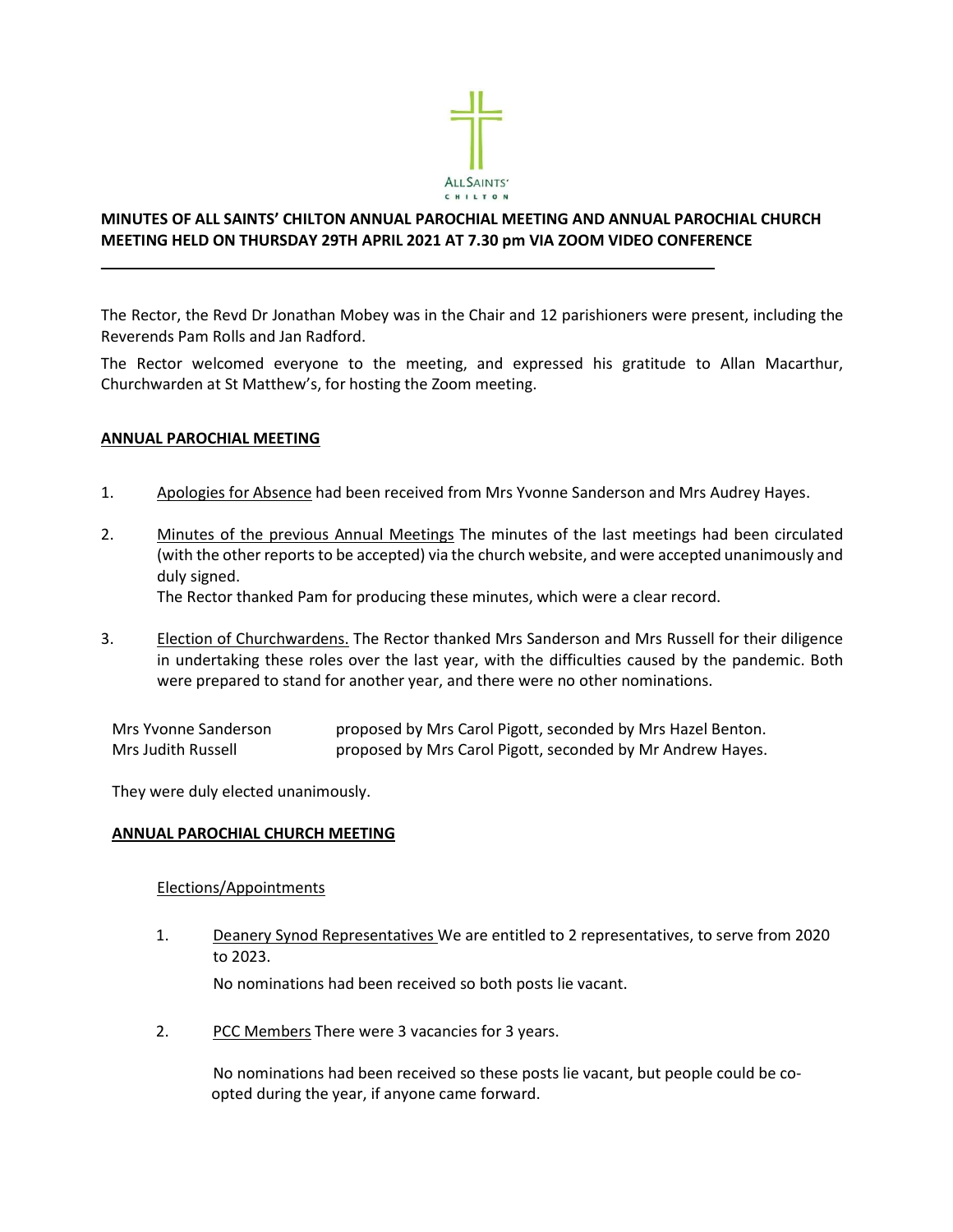3. Independent Examiner Jane Moreton, of Harwell, was prepared to continue as our Independent Examiner.

The Independent examiner was proposed by the Rector, seconded by Mrs Audrey Slater, and accepted unanimously. The Rector expressed thanks for this work that Mrs Moreton undertakes for us.

# 4. Receiving the Reports

The reports for this year had all been published on the Church website.

The reports are:

- a. Minutes of Previous Meeting
- b. PCC Annual report for 2020, Including the Electoral Roll report
- c. Fabric report
- d. Financial report and Accounts

The minutes had been approved by this meeting, with the minutes of the Annual Parochial meeting (above).

The reports and accounts had been approved by the PCC at its previous meeting. (The Fabric report, and Financial report, were included in the Annual report. The Accounts were separate.)

- 5. Deanery Synod report for 2020.
- 6. Number on Electoral Roll is 68, with no changes to parishioners enrolled. 2 had moved out of parish, but stayed on the roll.

(The list of sidesmen used to be presented to this meeting for approval, but has now been delegated to the PCC to approve at their next meeting)

- 7. Discussions, Questions and Tabling Resolutions
- i. Finance Stuart Gibson, commenting on the finance section of the Annual report, said there was very little to add. In spite of the pandemic situation in 2020, we had managed to cover all our commitments, including Missions Giving. Some large amounts had come in at the end of the year. The Rector thanked Stuart for the countless number of years he had acted as treasurer, and for managing to steward our finances so successfully. This was due to the generosity of a lot of people, known only to Stuart, so the Rector wished to thank these anonymous donors also.
- ii. Fabric The Rector also wished to thank Andrew Hayes, for the multitude of tasks undertaken over the year, as listed in the Annual report.

Andrew reiterated his thanks to all those on the team who do the work of maintaining the fabric of the church, and churchyard. He also wished to take this opportunity to speak of the south boundary wall "with its cross over the arch and head stones resting against it, providing a secure and tranquil backdrop to our beautiful peaceful churchyard".

(Background information: The Diocese sold the old rectory in 1950 ( and the new owner subsequently divided into three dwellings and sold them on in 1953), without stipulating who owned/was responsible for the boundary wall. Over many years PCC has attempted to clarify the situation, and negotiate responsibility with the three owners of the property. The section of wall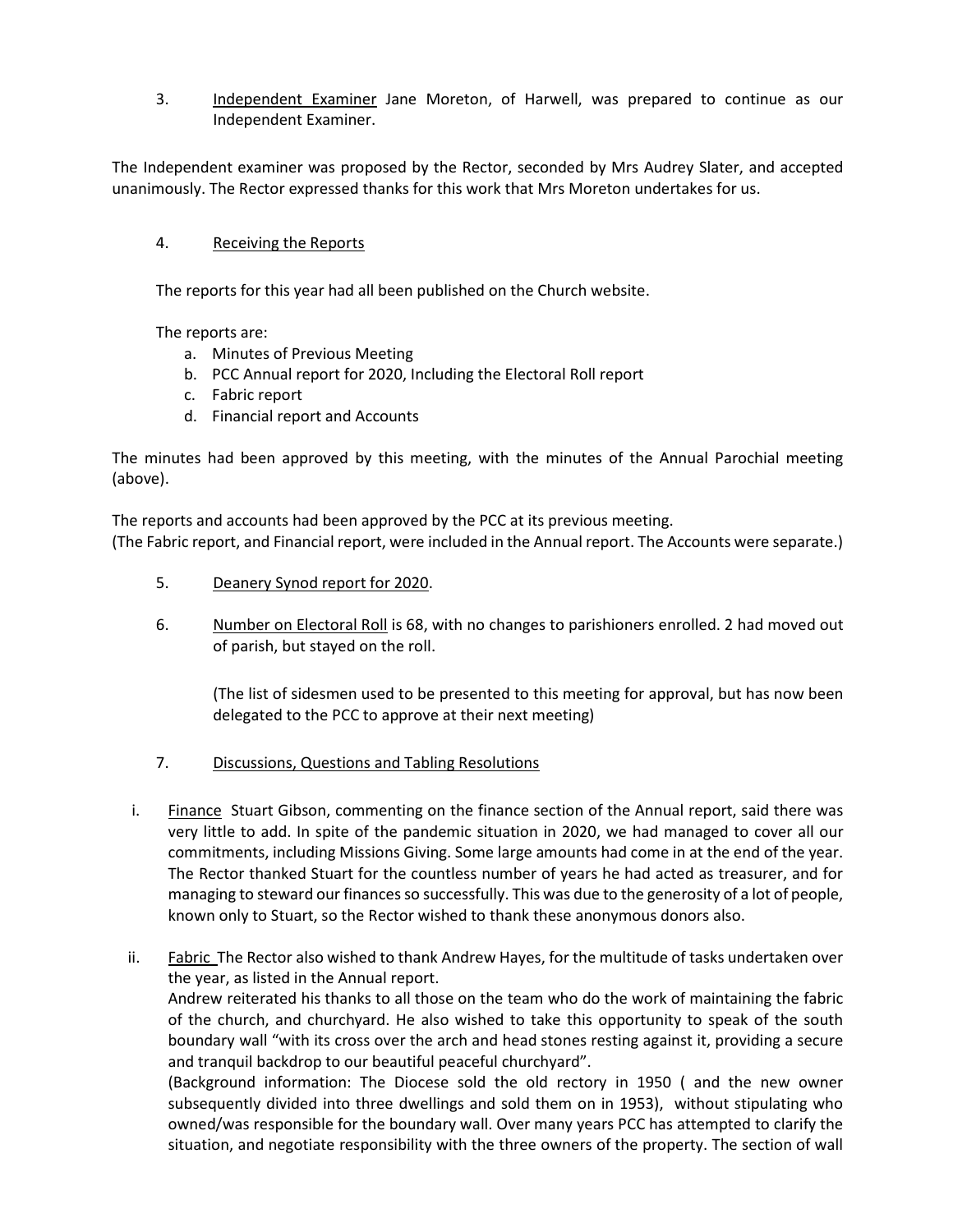at the end of the garden of remembrance has been deteriorating, and during the pandemic was demolished and replaced with a fence by the previous owner of West House).

Andrew said that recent changes to the wall in the garden of remembrance - undertaken without prior approval - remind us that the wall's future cannot be taken for granted if the church is deemed to have relinquished ownership and control. Ownership of the wall would normally be determined by what is recorded in the property deeds. The PCC draft minutes of 4 February 2020 however, imply that other recently discovered documents are the deciding factor. Andrew understood that altering a wall surrounding a listed church without consent may be a criminal offence. For the protection of our neighbours and ourselves therefore, could he please ask Jonathan to allow the experts in ecclesiastical law at the Diocesan Registry, the opportunity to comment on the standing of our recently discovered documents, before any further discussion takes place?

In the following discussion, it was noted that Pam had unearthed 1934 and 1940's surveys of the rectory (then one house) that had the boundary wall, fencing, and stabling (including the wall fronting onto Church Hill) all included. These were the documents that caused PCC to believe it does belong to the house, as it wraps around that, rather than the church itself.

These papers would have been shared in a meeting with the owners of the houses, but the pandemic caused this meeting to fall through. The situation had been complicated further by the owner of West House moving away.

Judith has had conversations with the owner of East House, who believed he had responsibility for that section of the wall, had been repairing it, and taken out a liability insurance on it.

The retrospective faculty had been granted, this being obtained on behalf of the owner of West House.

Audrey Slater was concerned that a precedent had been set. The other sections of wall could be demolished in future, and replaced with sub-standard fencing. She had a copy of the 1959 Quinquennial which included a report on the boundary walls and fences, and stated that some attention was needed to the tile coping in one place, thus indicating that the church was considered responsible for the repair. There might also be a problem with the fallen headstones placed against the wall, if we do not have ownership of the wall.

Andrew was saddened that the whole section of wall had been replaced, when it was only the end section that was in dangerous condition. However, his main concern was the ownership question, for which he believed the free advice we could obtain from the Diocesan Registry would be useful, to ensure we had not given away church property.

Jonathan said the Registry may not have a definitive answer, but might still have some suggestion for the way forward, such as the earlier idea that was being pursued, that each take care of their own side of the wall. He accepted PCC may not have been in an ideal position regarding the faculty , but they should be entrusted with pursuing this discussion further with the Diocesan Registry and the house owners.

As in all families, we will always have differences of opinion, but do still value each other's gifts and qualities.

8. Rector's Remarks Commenting on the Annual report, Jonathan noted that for three quarters of 2020 we had been in pandemic, forcing us to do things differently, such as Zoom meetings, but there were positives which we will take forward. Digital use will be useful in future – for those working away, the housebound, etc. He was looking forward to restrictions lifting, so we could get back to face to face worship, and social events, such as barn dances. Going forward, our services will need to build on what is good from the old and also using some of the new, to help us in our aim to grow the body of Christ Closer, Deeper and Wider. He mentioned a housebound lady (in Nottingham), who had been given the link to our online